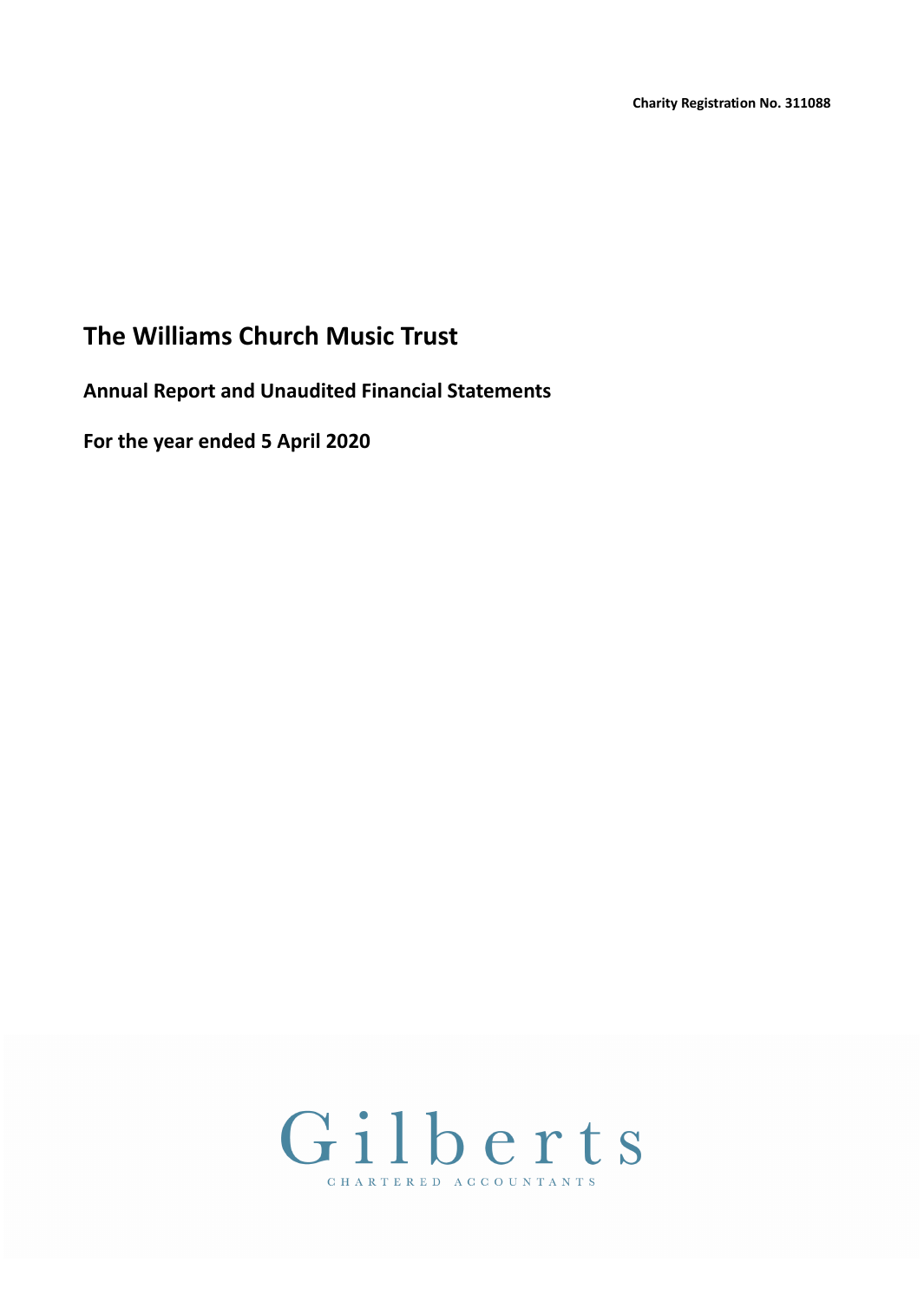## **Contents**

|                                   | Page    |
|-----------------------------------|---------|
| Trustees' report                  | $2 - 4$ |
| Independent examiner's report     | 5       |
| Statement of financial activities | 6       |
| <b>Balance sheet</b>              | 7       |
| Statement of cash flows           | 8       |
| Notes to the financial statements | 9 - 16  |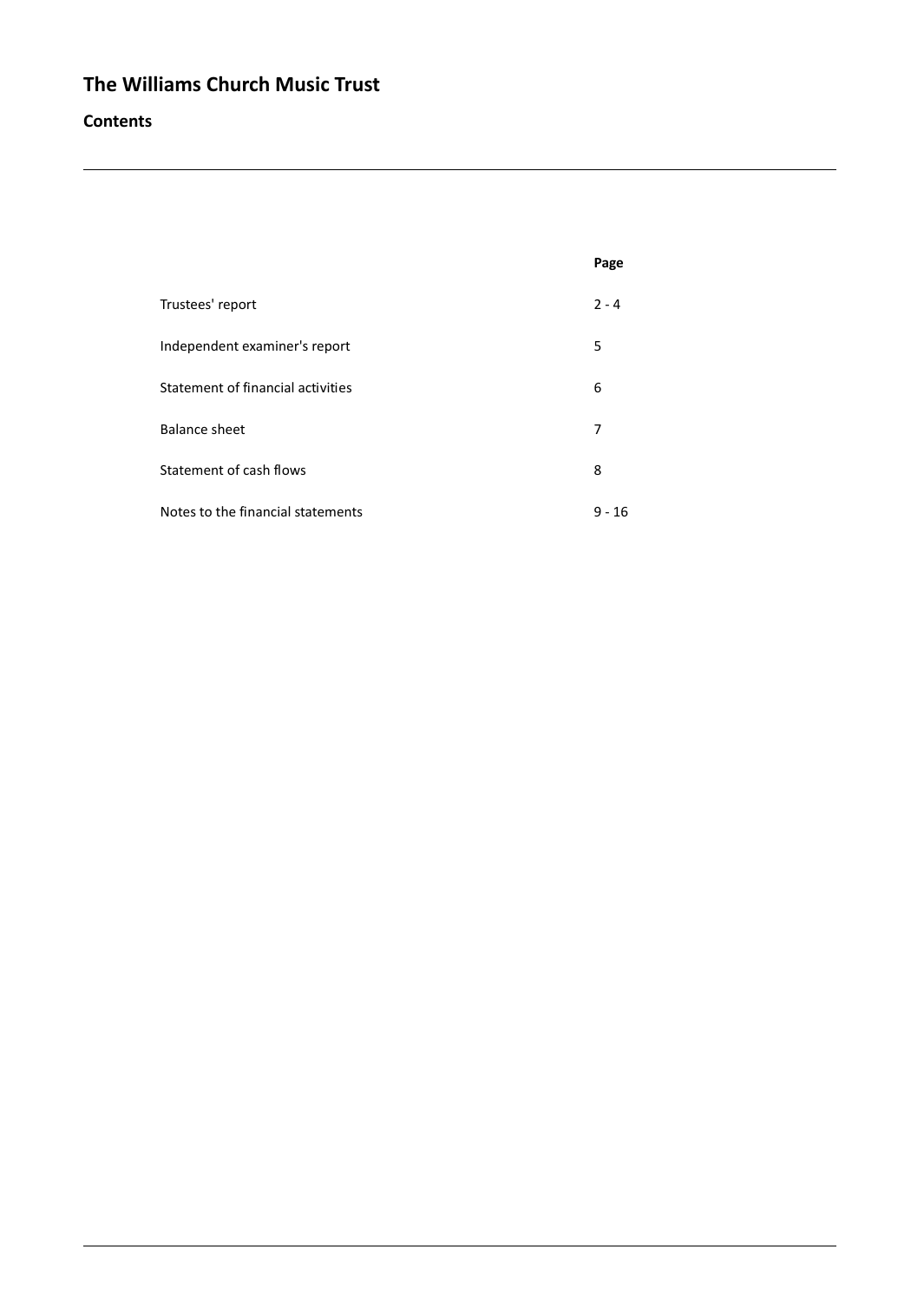# **Legal and Administrative Information**

| <b>Trustees</b>          | Mr R W Hattrell - Chairman<br>Dr D O Bird |                                  |
|--------------------------|-------------------------------------------|----------------------------------|
|                          | Mr R A Lovett                             |                                  |
|                          |                                           |                                  |
|                          | Mrs P van Weede                           |                                  |
|                          | Mr C S Prentice                           |                                  |
|                          | Mrs C Meilton                             | (Appointed 10 September<br>2019) |
| <b>Charity number</b>    | 311088                                    |                                  |
| <b>Principal address</b> | Pendragon House                           |                                  |
|                          | 65 London Road                            |                                  |
|                          | St Albans                                 |                                  |
|                          | Hertfordshire                             |                                  |
|                          | AL1 1LJ                                   |                                  |
| Independent examiner     | Mr M P Attwood ACA                        |                                  |
|                          | Attwoods                                  |                                  |
|                          | <b>Chartered Accountants</b>              |                                  |
|                          | 12 Palfrey Close                          |                                  |
|                          | St Albans                                 |                                  |
|                          |                                           |                                  |
|                          | Hertfordshire                             |                                  |
|                          | AL3 5RE                                   |                                  |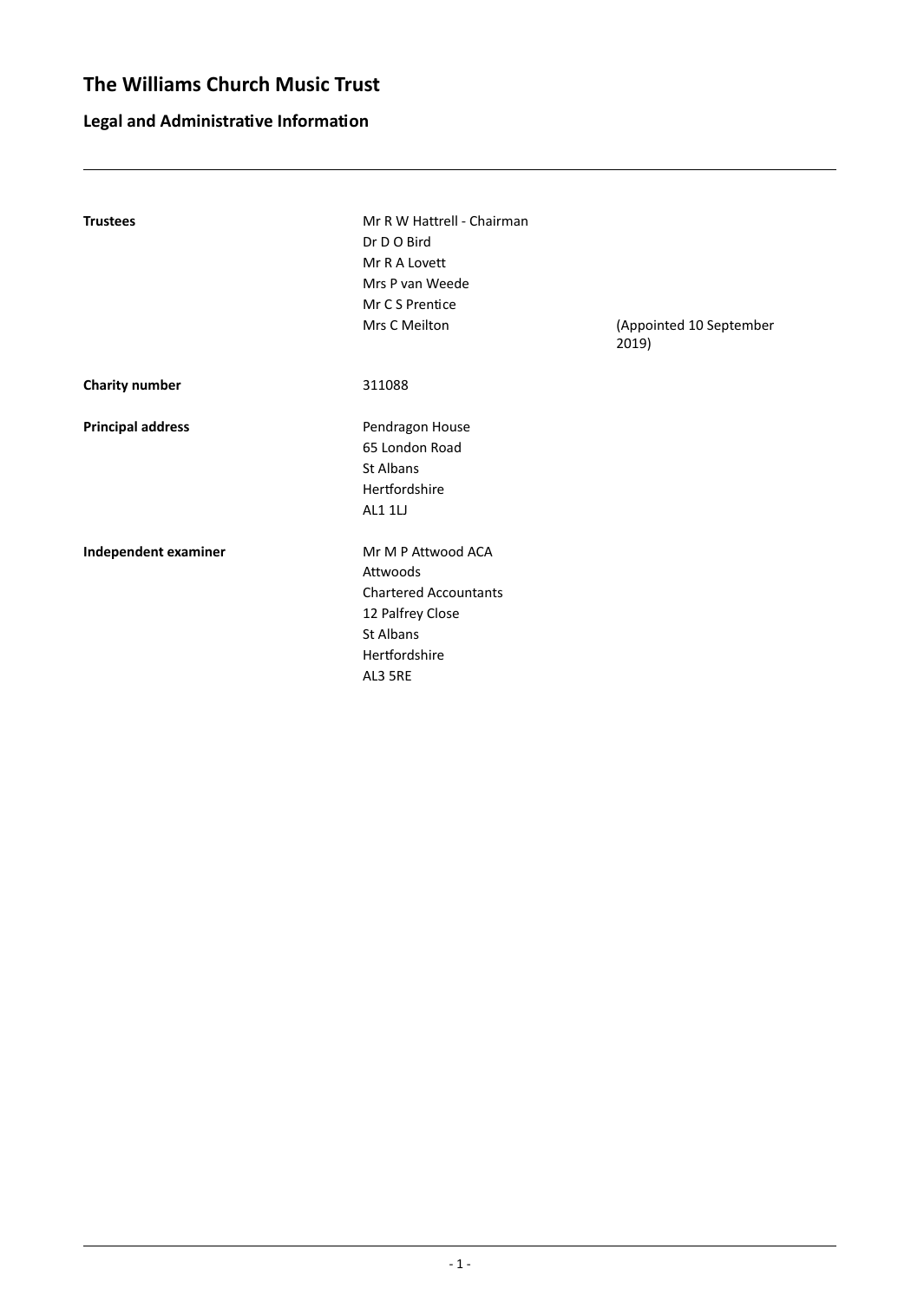## **Trustees' Report**

### **For the year ended 5 April 2020**

The trustees present their report and financial statements for the year ended 5 April 2020.

The financial statements have been prepared in accordance with the accounting policies set out in note 1 to the financial statements and comply with the trust's governing document, the Charities Act 2011 and "Accounting and Reporting by Charities: Statement of Recommended Practice applicable to charities preparing their accounts in accordance with the Financial Reporting Standard applicable in the UK and Republic of Ireland (FRS 102) (effective 1 January 2019)".

#### **Objectives and activities**

The Trust Deed states that the objects of the Trust are:-

(a) The promotion of the study, practice and improvement of instrumental music (including in particular organ music); and

(b) The promotion of the study, practice and improvement of singing (in particular choral singing) especially in connection with the services of the Church of England and of Churches in communion with the Church of England.

In addition the Deed provides for the creation and administration or assistance in the provision of scholarships, exhibitions, or prizes for the encouragement of Church Music or singing.

The Trust Deed gives the Trustees wide discretion with regard to investment powers and they have power to apply both income and capital to the furtherance of the above objects. The Trustees' present grant making policy is to use some of the capital to enable them to smooth out fluctuations in the stock market and interest rates provided that the amount so used is within the overall return that they are seeking to achieve. This policy is reviewed at regular Trustees' meetings.

The trustees have paid due regard to guidance issued by the Charity Commission in deciding what activities the trust should undertake.

#### **Achievements and performance**

The notes attached to the accounts give full details of the grant commitments in the year. Grant commitments made during the year were in line with the objective set by the trustees. Commitment and payment of grants is made after applications have been considered at regular Trustees' meetings.

#### **Financial review**

#### **Financial position**

Full details of the Trust's financial position are shown in the accounts attached to this report. The Charity's net expenditure for the year was £105,434 (2019 net income : £49,775).

The trustees consider that the financial position and reserves of the charity are satisfactory.

#### **Reserves policy**

As at 5 April 2020 unrestricted reserves were £1,459,857 (2019: £1,565,291). The reserves policy of the charity is to maintain sufficient reserves to enable the charity to meet effectively the needs designated by its Trust Deed.

#### **Public benefit**

The Trustees confirm that they have referred to the guidance contained in the Charity Commission's general guidance on public benefit when reviewing the Trust's aims and objectives and in planning future activities and setting the grant making policy for the year.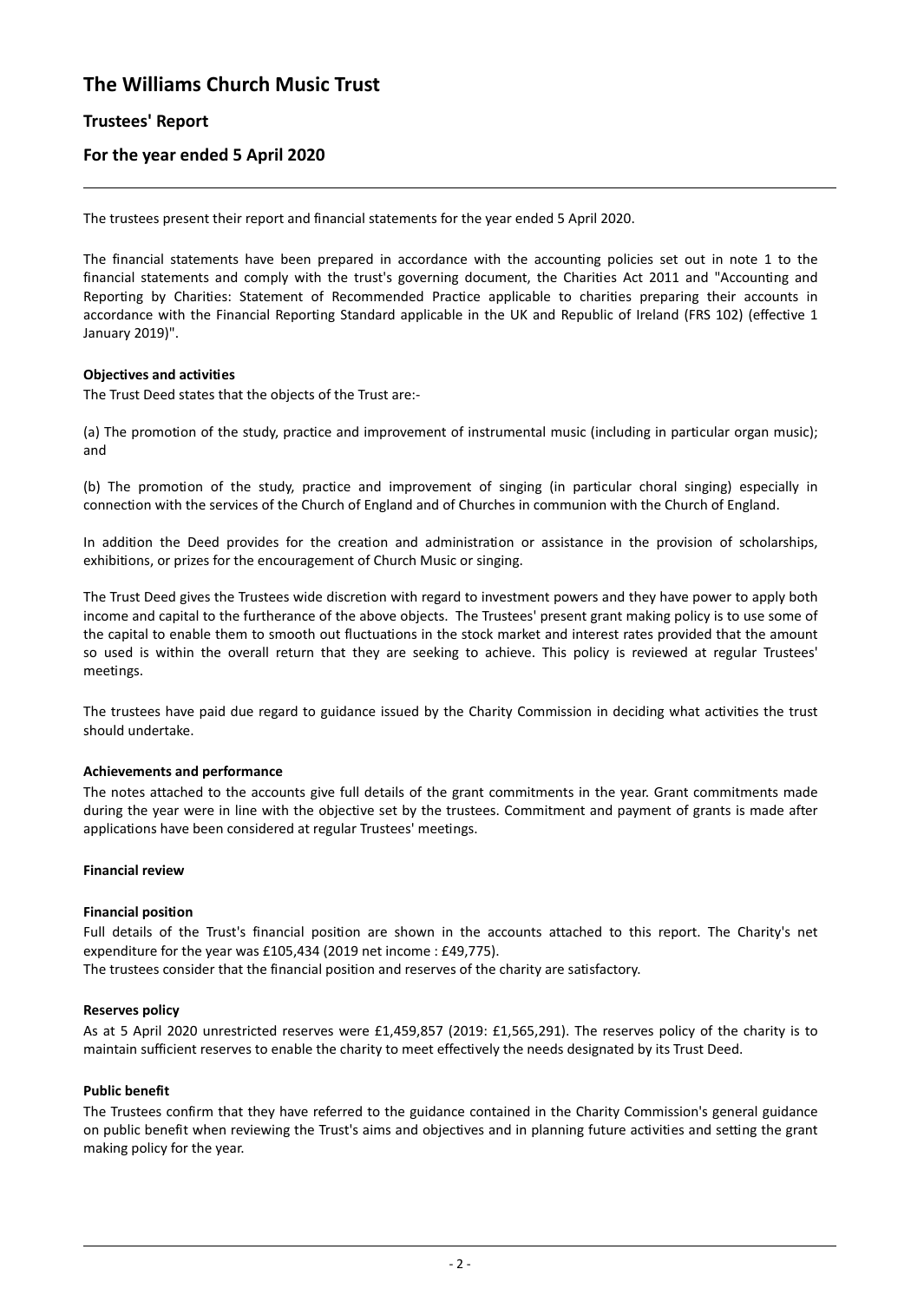## **Trustees' Report (Continued)**

### **For the year ended 5 April 2020**

#### **Investment policy and performance**

The majority of the Trust's assets are held in a Charities Official Investment Fund unit holding and also in a Charities Official Deposit Fund, shown within Cash at Bank. The investments and cash deposits are reviewed at regular Trustees' meetings with the aim of achieving overall returns which enable the Charity to provide grants to charities and individuals where activities are within the objects of the Charity as set out above.

#### **Structure, governance and management**

#### **Governing document**

The Trust is governed by a Trust Deed dated 20 May 1970 and is constituted as an unincorporated association. It is registered as a charity with the Charity Commission.

#### **Organisation structure and management**

The trustees who served during the year and up to the date of signature of the financial statements were: Mr R W Hattrell - Chairman Dr D O Bird Mr R A Lovett Mrs P van Weede Mr C S Prentice Mrs C Meilton **(Appointed 10 September 2019)** 

#### **Related parties**

Mr R W Hattrell is a Partner in Gilberts, the firm of chartered accountants who prepare the accounts of the charity.

#### **Risk management**

The trustees are responsible for identifying the major risks to which the charity is exposed and ensuring steps are taken to manage the risks.

#### **Conflict of interest policy**

The charity has a conflict of interest policy that precludes any trustee benefitting from a financial gain arising from any activity of the charity.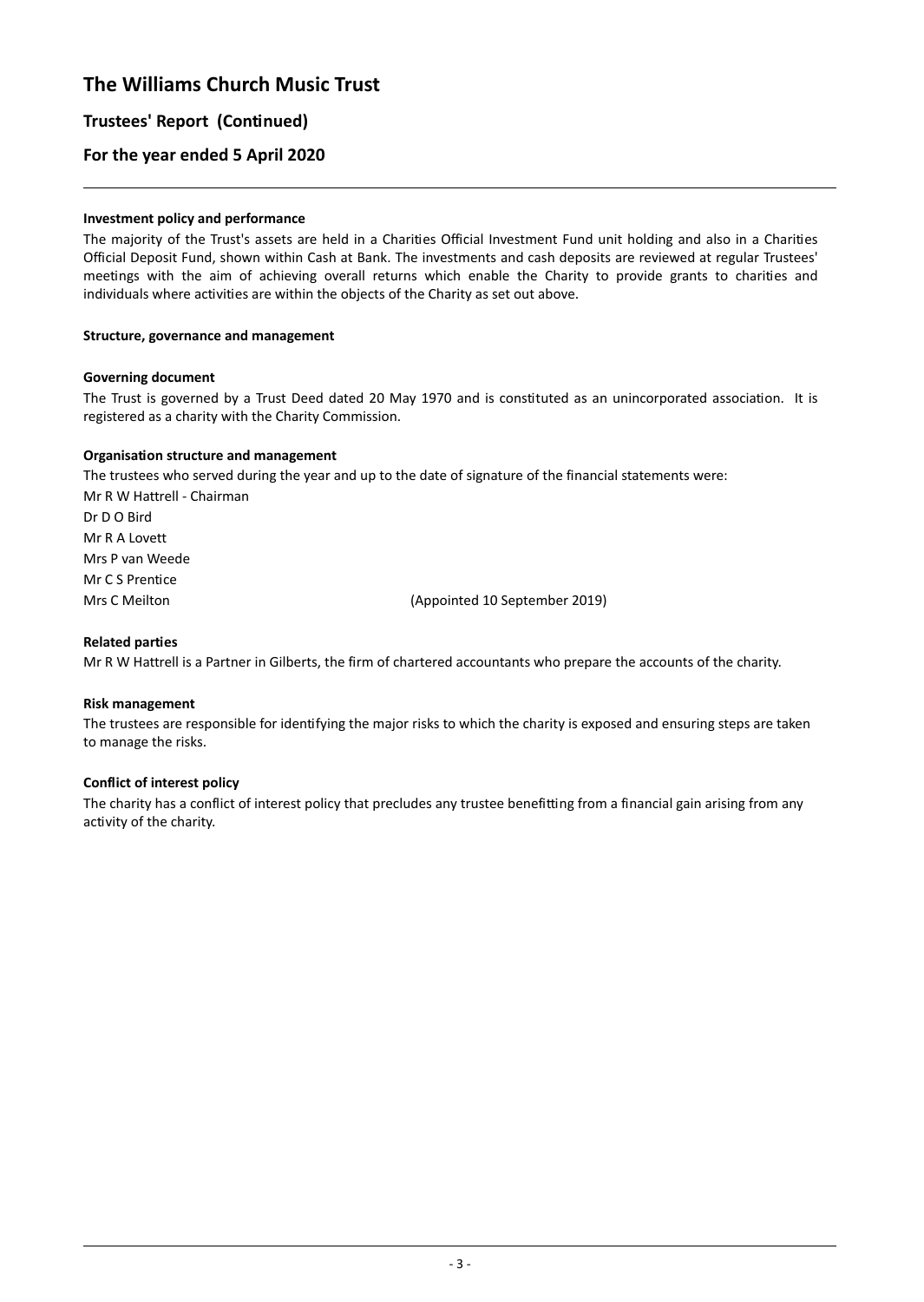## **Trustees' Report (Continued)**

## **For the year ended 5 April 2020**

#### **Statement of trustees' responsibilities**

The trustees are responsible for preparing the Trustees' Report and the financial statements in accordance with applicable law and United Kingdom Accounting Standards (United Kingdom Generally Accepted Accounting Practice).

The law applicable to charities in England and Wales requires the trustees to prepare financial statements for each financial year which give a true and fair view of the state of affairs of the trust and of the incoming resources and application of resources of the trust for that year.

In preparing these financial statements, the trustees are required to:

- select suitable accounting policies and then apply them consistently;

- observe the methods and principles in the Charities SORP;

- make judgements and estimates that are reasonable and prudent;

- state whether applicable accounting standards have been followed, subject to any material departures disclosed and explained in the financial statements; and

- prepare the financial statements on the going concern basis unless it is inappropriate to presume that the charity will continue in operation.

The trustees are responsible for keeping sufficient accounting records that disclose with reasonable accuracy at any time the financial position of the trust and enable them to ensure that the financial statements comply with the Charities Act 2011, the Charity (Accounts and Reports) Regulations 2008 and the provisions of the trust deed. They are also responsible for safeguarding the assets of the trust and hence for taking reasonable steps for the prevention and detection of fraud and other irregularities.

The trustees' report was approved by the Board of Trustees.

**Mr R W Hattrell - Chairman** Trustee Dated: 22 July 2021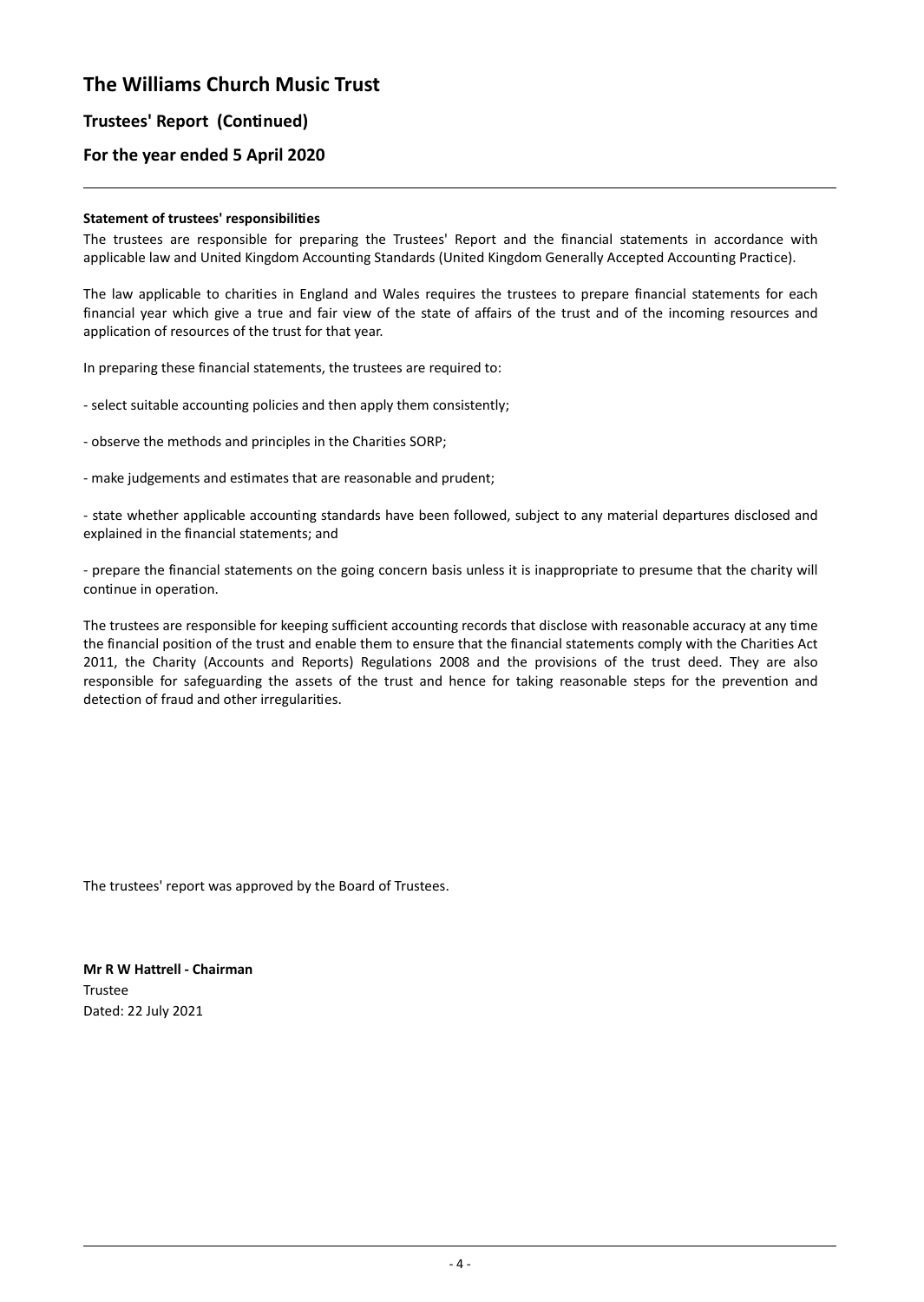

### **Independent Examiner's Report**

### **To the Trustees of The Williams Church Music Trust**

I report to the trustees on my examination of the financial statements of The Williams Church Music Trust (the trust) for the year ended 5 April 2020.

#### **Responsibilities and basis of report**

As the trustees of the trust you are responsible for the preparation of the financial statements in accordance with the requirements of the Charities Act 2011 (the 2011 Act).

I report in respect of my examination of trust's financial statements carried out under section 145 of the 2011 Act. In carrying out my examination I have followed all the applicable Directions given by the Charity Commission under section 145(5)(b) of the 2011 Act.

#### **Independent examiner's statement**

Your attention is drawn to the fact that the charity has prepared financial statements in accordance with Accounting and Reporting by Charities preparing their accounts in accordance with the Financial Reporting Standard applicable in the UK and Republic of Ireland (FRS 102) in preference to the Accounting and Reporting by Charities: Statement of Recommended Practice issued on 1 April 2005 which is referred to in the extant regulations but has now been withdrawn.

I understand that this has been done in order for financial statements to provide a true and fair view in accordance with Generally Accepted Accounting Practice effective for reporting periods beginning on or after 1 January 2015.

I have completed my examination. I confirm that no matters have come to my attention in connection with the examination giving me cause to believe that in any material respect:

- 1 accounting records were not kept in respect of the trust as required by section 130 of the 2011 Act; or
- 2 the financial statements do not accord with those records; or
- 3 the financial statements do not comply with the applicable requirements concerning the form and content of accounts set out in the Charities (Accounts and Reports) Regulations 2008 other than any requirement that the accounts give a true and fair view which is not a matter considered as part of an independent examination.

I have no concerns and have come across no other matters in connection with the examination to which attention should be drawn in this report in order to enable a proper understanding of the financial statements to be reached.

Mr M P Attwood ACA

Attwoods Chartered Accountants 12 Palfrey Close St Albans Hertfordshire AL3 5RE

Dated: 22 July 2021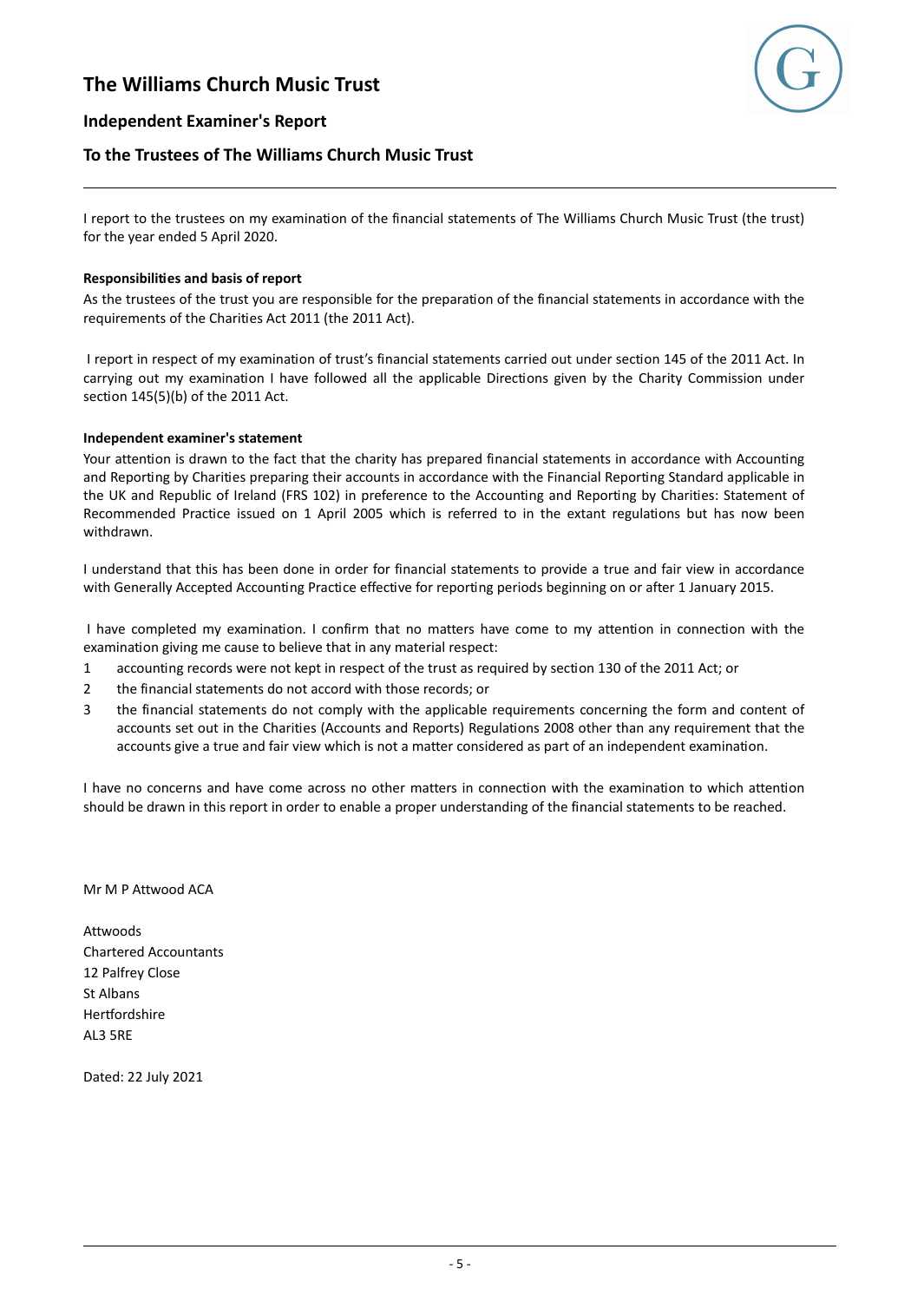# **Statement of Financial Activites including Income and Expenditure Account**

# **For the year ended 5 April 2020**

|                                                                 |              | <b>Unrestricted</b><br>funds | <b>Total</b> | Unrestricted<br>funds | Total     |
|-----------------------------------------------------------------|--------------|------------------------------|--------------|-----------------------|-----------|
|                                                                 |              | 2020                         | 2020         | 2019                  | 2019      |
|                                                                 | <b>Notes</b> | £                            | £            | £                     | £         |
| Income from:                                                    |              |                              |              |                       |           |
| Charitable activities                                           |              |                              |              |                       |           |
| Investments                                                     | 3            | 50,454                       | 50,454       | 52,199                | 52,199    |
| Expenditure on:                                                 |              |                              |              |                       |           |
| Raising funds                                                   |              |                              |              |                       |           |
| Charitable activities                                           | 4            | 117,081                      | 117,081      | 115,229               | 115,229   |
|                                                                 |              |                              |              |                       |           |
| Net gains/(losses) on investments                               | 9            | (38, 807)                    | (38, 807)    | 112,805               | 112,805   |
|                                                                 |              |                              |              |                       |           |
| Net (expenditure)/income for the year/<br>Net movement in funds |              | (105, 434)                   | (105, 434)   | 49,775                | 49,775    |
| Fund balances at 6 April 2019                                   |              | 1,565,291                    | 1,565,291    | 1,515,516             | 1,515,516 |
| Fund balances at 5 April 2020                                   |              | 1,459,857                    | 1,459,857    | 1,565,291             | 1,565,291 |

The statement of financial activities includes all gains and losses recognised in the year.

All income and expenditure derive from continuing activities.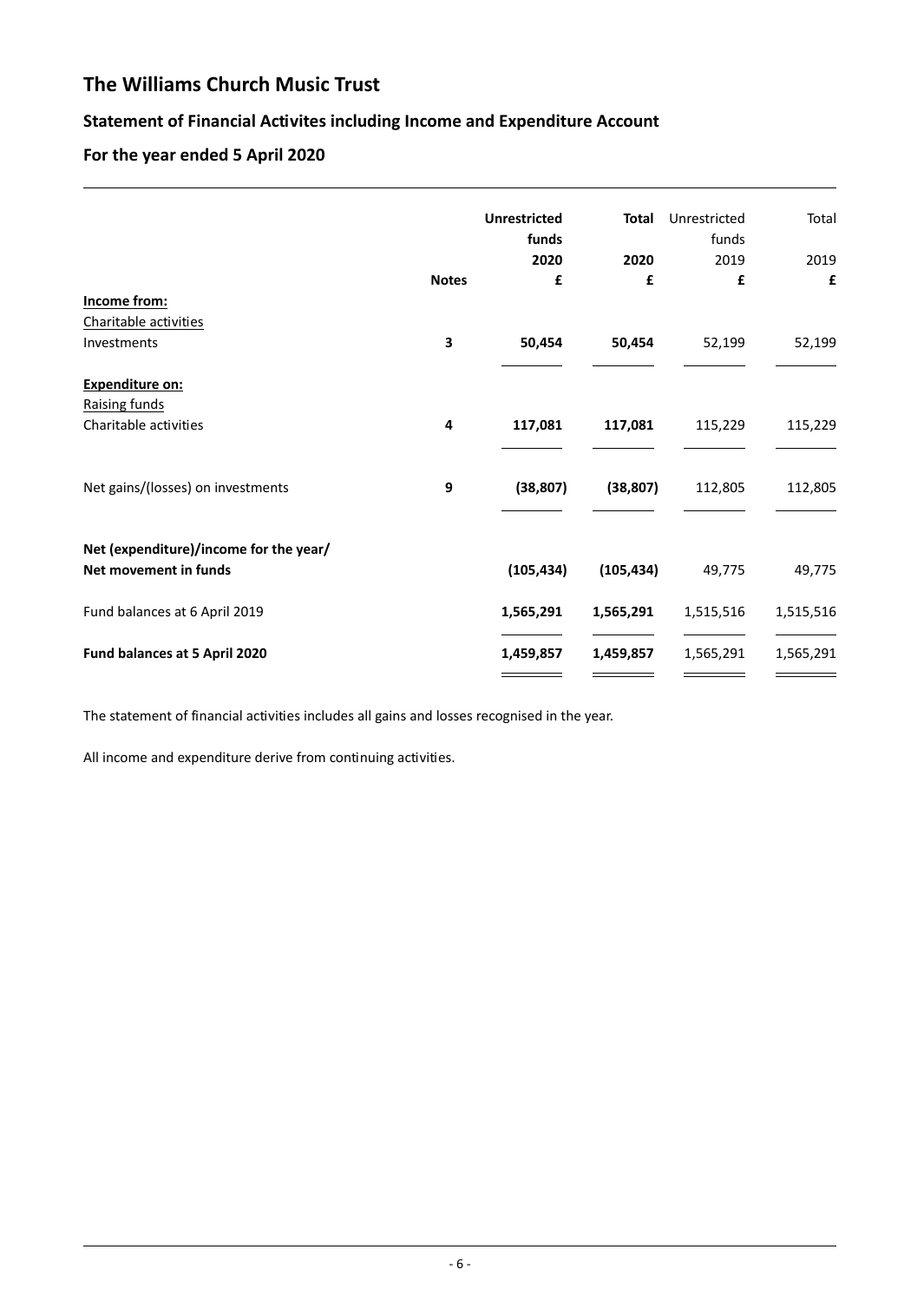## **Balance sheet**

## **As at 5 April 2020**

|                                              |              | 2020     |           | 2019      |           |
|----------------------------------------------|--------------|----------|-----------|-----------|-----------|
|                                              | <b>Notes</b> | £        | £         | £         | £         |
| <b>Fixed assets</b>                          |              |          |           |           |           |
| Investments - Charities Ethical Investment   |              |          |           |           |           |
| Fund                                         | 11           |          | 1,381,311 |           | 1,470,118 |
| <b>Current assets</b>                        |              |          |           |           |           |
| Cash at bank and in hand                     |              | 83,766   |           | 105,673   |           |
| Creditors: amounts falling due within one    |              |          |           |           |           |
| year                                         | 13           | (5, 220) |           | (10, 500) |           |
| Net current assets                           |              |          | 78,546    |           | 95,173    |
| <b>Total assets less current liabilities</b> |              |          | 1,459,857 |           | 1,565,291 |
|                                              |              |          |           |           |           |
| Income funds                                 |              |          |           |           |           |
| Unrestricted funds                           |              |          | 1,459,857 |           | 1,565,291 |
|                                              |              |          |           |           |           |
|                                              |              |          | 1,459,857 |           | 1,565,291 |
|                                              |              |          |           |           |           |

The financial statements were approved by the Trustees on 22 July 2021

Mr R W Hattrell - Chairman **Trustee**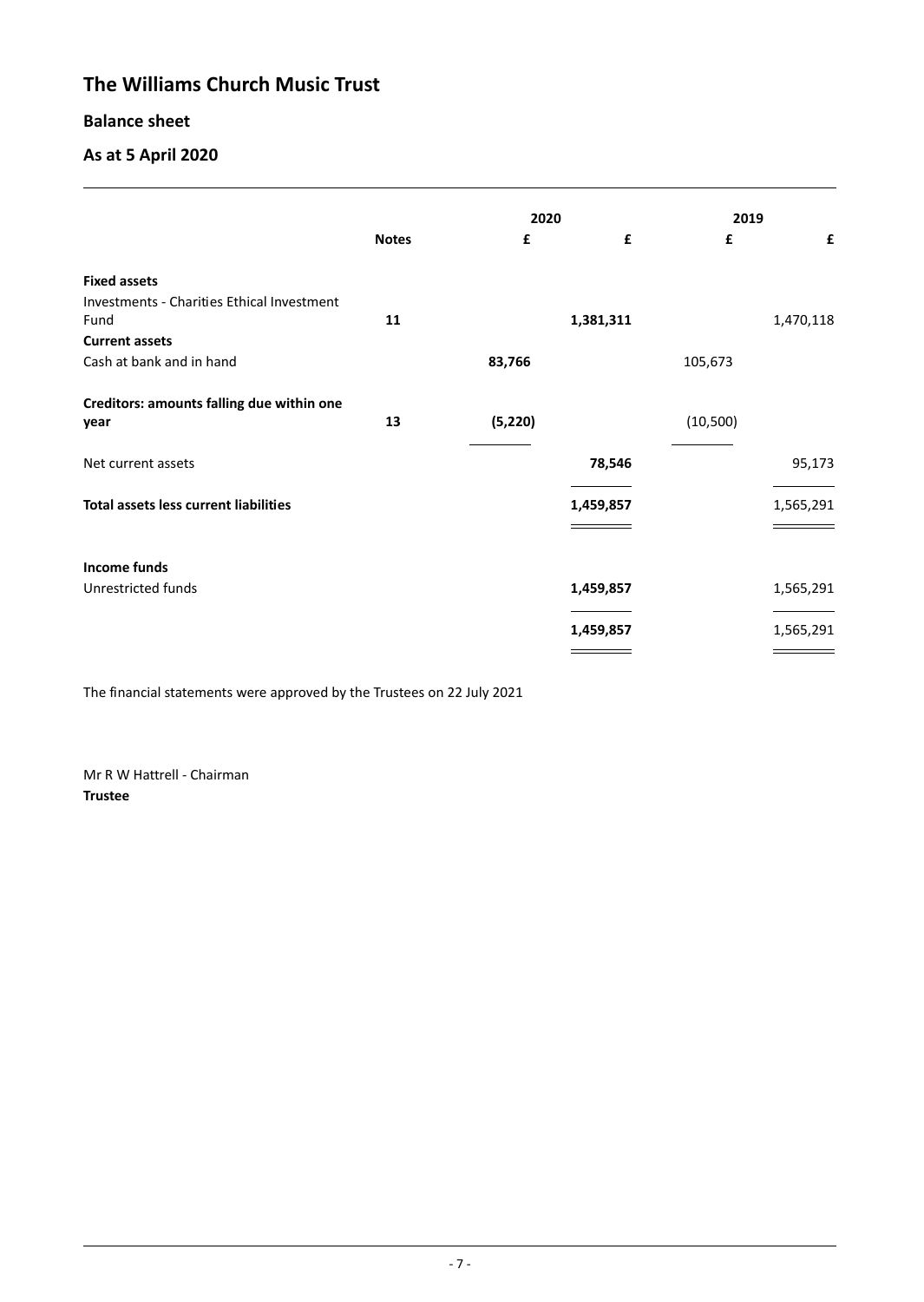# **Statement of Cash Flows**

# **For the year ended 5 April 2020**

|                                                      |              | 2020   |            | 2019   |            |
|------------------------------------------------------|--------------|--------|------------|--------|------------|
|                                                      | <b>Notes</b> | £      | £          | £      | £          |
| Cash flows from operating activities                 |              |        |            |        |            |
| Cash absorbed by operations                          | 16           |        | (122, 361) |        | (110, 684) |
| <b>Investing activities</b>                          |              |        |            |        |            |
| Proceeds on disposal of investments                  |              | 50,000 |            | 75,000 |            |
| Dividends and interest received                      |              | 50,454 |            | 52,199 |            |
| Net cash generated from investing activities         |              |        | 100,454    |        | 127,199    |
| Net cash used in financing activities                |              |        |            |        |            |
| Net (decrease)/increase in cash and cash equivalents |              |        | (21, 907)  |        | 16,515     |
| Cash and cash equivalents at beginning of year       |              |        | 105,673    |        | 89,158     |
| Cash and cash equivalents at end of year             |              |        | 83,766     |        | 105,673    |
|                                                      |              |        |            |        |            |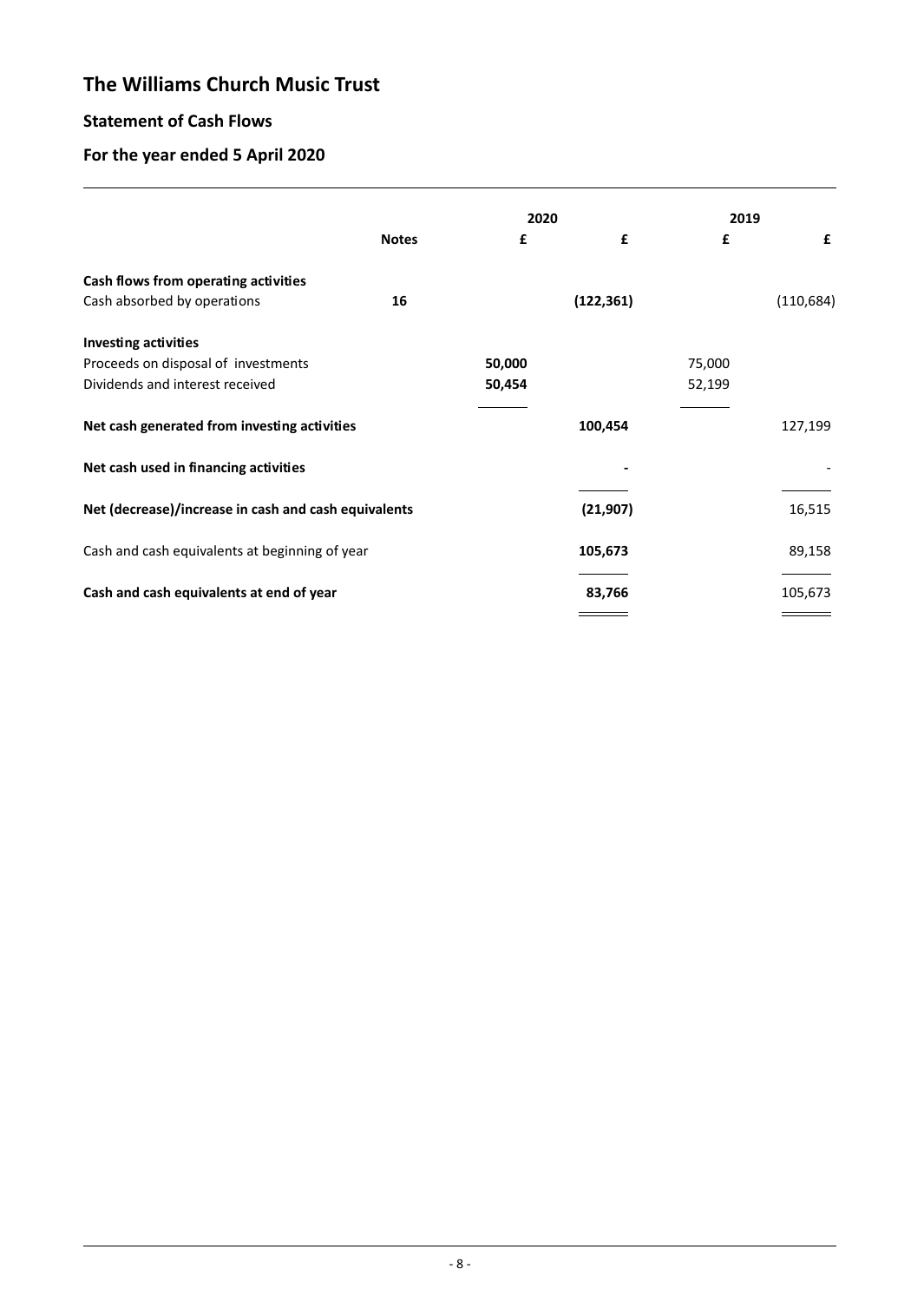### **Notes to the Financial Statements**

### **For the year ended 5 April 2020**

#### **1 Accounting policies**

#### **Charity information**

The Williams Church Music Trust is a public benefit entity and a registered charity in England and Wales and is unincorporated. The address of the principal office is Pendragon House, 65 London Road, St Albans, Hertfordshire, AL1 1LJ.

#### **1.1 Accounting convention**

These financial statements have been prepared in compliance with FRS 102, 'The Financial Reporting Standard applicable in the UK and the Republic of Ireland', the Statement of Recommended Practice applicable to charities preparing their accounts in accordance with the Financial Reporting Standard applicable in the UK and Republic of Ireland (FRS 102) (Charities SORP (FRS 102)) and the Charities Act 2011.

The financial statements have departed from the Charities (Accounts and Reports) Regulations 2008 only to the extent required to provide a true and fair view. This departure has involved following the Statement of Recommended Practice for charities applying FRS 102 rather than the version of the Statement of Recommended Practice which is referred to in the Regulations but which has since been withdrawn.

The financial statements are prepared in sterling, which is the functional currency of the trust. Monetary amounts in these financial statements are rounded to the nearest £.

The financial statements have been prepared under the historical cost convention, modified to include the revaluation of freehold properties and to include investment properties and certain financial instruments at fair value. The principal accounting policies adopted are set out below.

#### **1.2 Going concern**

At the time of approving the financial statements, the trustees have a reasonable expectation that the trust has adequate resources to continue in operational existence for the foreseeable future. Thus the trustees continue to adopt the going concern basis of accounting in preparing the financial statements.

### **1.3 Charitable funds**

Unrestricted funds are available for use at the discretion of the trustees in furtherance of their charitable objectives.

Restricted funds are subject to specific conditions by donors as to how they may be used. The purposes and uses of the restricted funds are set out in the notes to the financial statements.

#### **1.4 Income**

Income is recognised when the trust is legally entitled to it after any performance conditions have been met, the amounts can be measured reliably, and it is probable that income will be received.

Cash donations are recognised on receipt. Other donations are recognised once the trust has been notified of the donation, unless performance conditions require deferral of the amount. Income tax recoverable in relation to donations received under Gift Aid or deeds of covenant is recognised at the time of the donation.

Legacies are recognised on receipt or otherwise if the trust has been notified of an impending distribution, the amount is known, and receipt is expected. If the amount is not known, the legacy is treated as a contingent asset.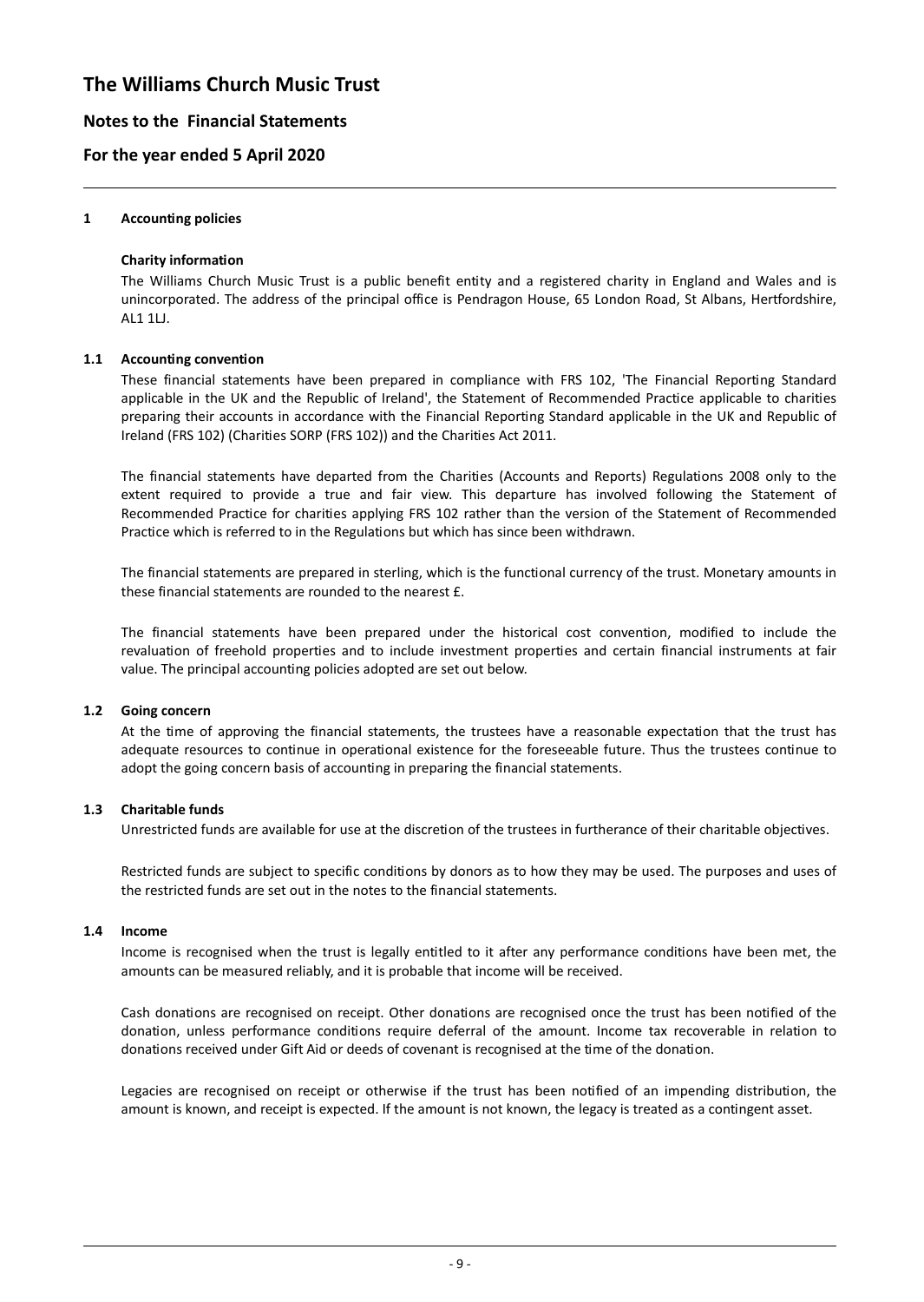### **Notes to the Financial Statements (Continued)**

### **For the year ended 5 April 2020**

#### **1 Accounting policies (Continued)**

#### **1.5 Expenditure**

Expenditure is recognised on an accruals basis as a liability is incurred. Expenditure includes any VAT which cannot be fully recovered, and is classified under headings of the statement of financial activities to which it relates:

- expenditure on charitable activities includes all costs incurred by a charity in undertaking activities that further its charitable aims for the benefit of its beneficiaries, including those support costs and costs relating to the governance of the charity apportioned to charitable activities.

- other expenditure includes all expenditure that is not part of its expenditure on charitable activities.

All costs are allocated to expenditure categories reflecting the use of the resource. Costs attributable to a single activity are allocated directly to that activity. Shared costs are apportioned between the activities they contribute to on a reasonable, justifiable and consistent basis.

#### **1.6 Fixed asset investments**

Fixed asset investments are initially measured at transaction price excluding transaction costs, and are subsequently measured at fair value at each reporting date. Changes in fair value are recognised in net income/(expenditure) for the year. Transaction costs are expensed as incurred.

#### **1.7 Cash and cash equivalents**

Cash and cash equivalents include cash in hand, deposits held at call with banks, other short-term liquid investments with original maturities of three months or less, and bank overdrafts. Bank overdrafts are shown within borrowings in current liabilities.

#### **1.8 Financial instruments**

A financial asset or a liability is recognised only when the entity becomes a party to the contractual provisions of the instrument.

Basic financial instruments are initially recognised at the amount receivable or payable including any related transaction costs, unless the arrangement constitutes a financing transaction, where it is recognised at the the present value of the future payments discounted at a market rate of interest for a similar debt instrument.

Current assets and current liabilities are subsequently measured at the cash or other consideration expected to be paid or received and not discounted.

Where investments are publicly traded or their fair value can otherwise be measured reliably, the investment is subsequently measured at fair value with changes in fair value recognised in income and expenditure.

#### **2 Critical accounting estimates and judgements**

In the application of the trust's accounting policies, the trustees are required to make judgements, estimates and assumptions about the carrying amount of assets and liabilities that are not readily apparent from other sources. The estimates and associated assumptions are based on historical experience and other factors that are considered to be relevant. Actual results may differ from these estimates.

The estimates and underlying assumptions are reviewed on an ongoing basis. Revisions to accounting estimates are recognised in the period in which the estimate is revised where the revision affects only that period, or in the period of the revision and future periods where the revision affects both current and future periods.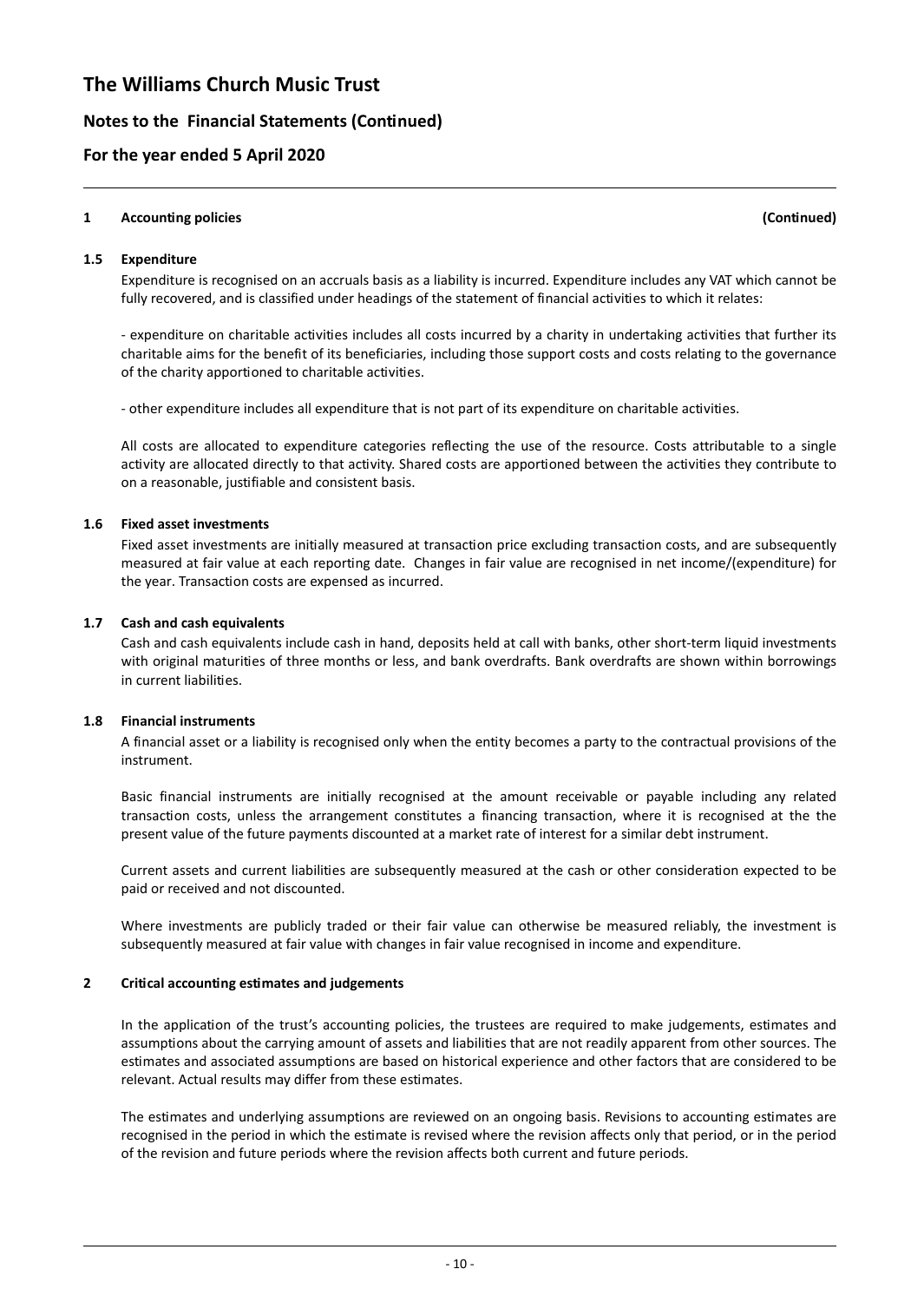# **Notes to the Financial Statements (Continued)**

# **For the year ended 5 April 2020**

#### **3 Investments**

| <b>Unrestricted</b><br>funds | <b>Total</b> | Unrestricted<br>funds | Total       |
|------------------------------|--------------|-----------------------|-------------|
| 2020                         | 2020         | 2019                  | 2019        |
| £                            | £            | £                     | $\mathbf f$ |
| 49,956                       | 49,956       | 51,796                | 51,796      |
| 498                          | 498          | 403                   | 403         |
| 50,454                       | 50,454       | 52,199                | 52,199      |
|                              |              |                       |             |

#### **4 Charitable activities**

|                                        | Charitable<br><b>Expenditure</b><br>2020 | <b>Total</b><br>2020 | Charitable<br>Expenditure<br>2019 | <b>Total</b><br>2019 |
|----------------------------------------|------------------------------------------|----------------------|-----------------------------------|----------------------|
|                                        | £                                        | £                    | £                                 | £                    |
| Objectives of the Trust (see note 5)   | 94,700                                   | 94700                | 94,000                            | 94,000               |
| Share of support costs (see note 6)    | 17,437                                   | 17,437               | 16,200                            | 16,200               |
| Share of governance costs (see note 6) | 4,944                                    | 4,944                | 5,029                             | 5,029                |
|                                        | 117,081                                  | 117,081              | 115,229                           | 115,229              |
|                                        |                                          |                      |                                   |                      |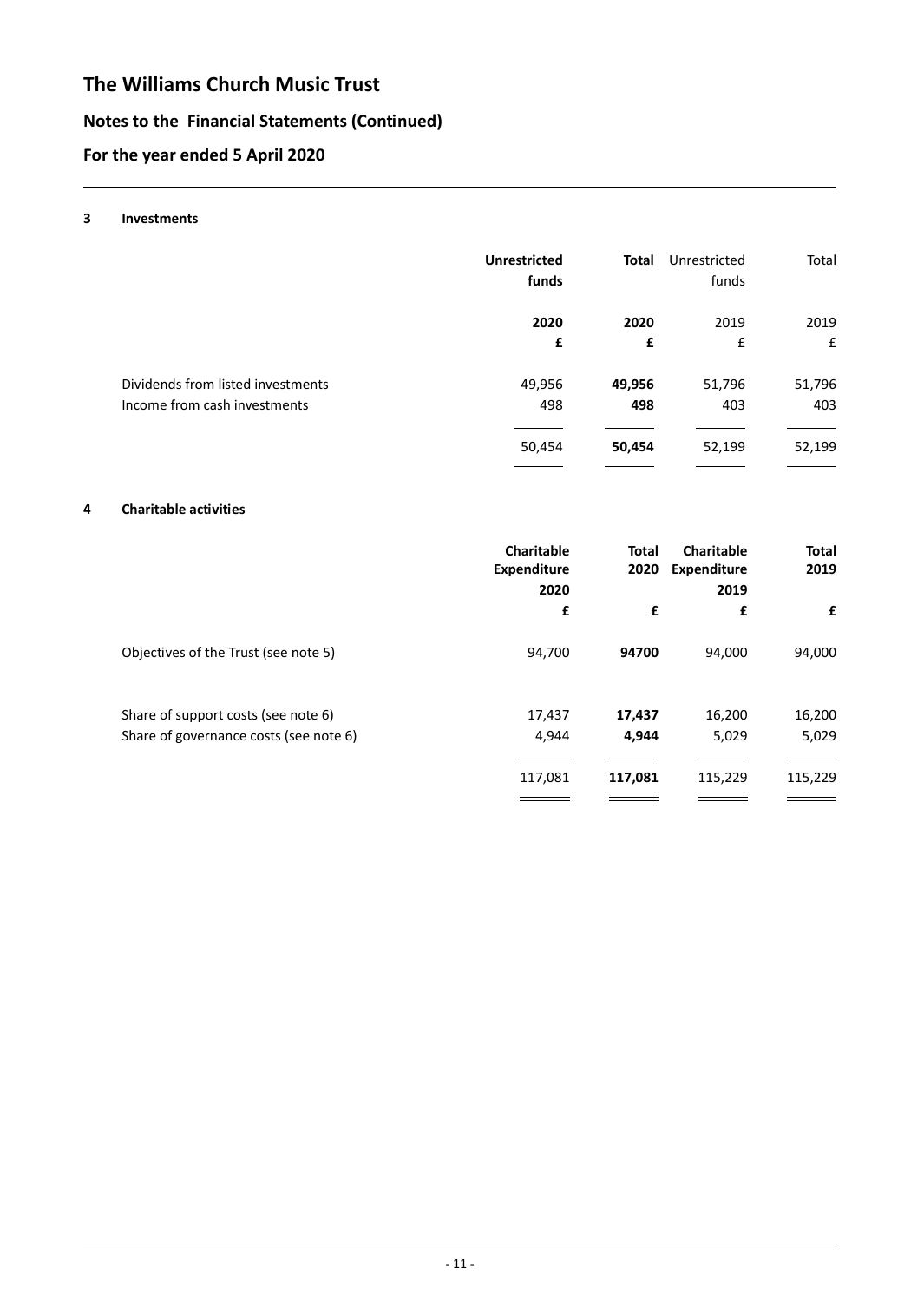# **Notes to the Financial Statements (Continued)**

# **For the year ended 5 April 2020**

| 5 | <b>Grants payable</b>                        |        |        |
|---|----------------------------------------------|--------|--------|
|   |                                              | 2020   | 2019   |
|   |                                              | £      | £      |
|   | <b>Grants to institutions:</b>               |        |        |
|   | <b>Acclaim Productions - William Fox</b>     | 1,000  |        |
|   | All Saint's Church Little Bealings           |        | 2,000  |
|   | Amici Voices                                 |        | 2,000  |
|   | <b>Bath Camerata</b>                         | 1,000  |        |
|   | <b>Bradford Cathedral</b>                    | 2,000  |        |
|   | <b>Cambridge Early Music</b>                 | 2,500  |        |
|   | Dacorum Community Choir                      | 1,000  |        |
|   | <b>Ely Choral Society</b>                    |        | 1,500  |
|   | <b>Finchley Choral Society</b>               | 2,000  |        |
|   | <b>Guildford Cathedral Music Development</b> | 2,000  | 2,000  |
|   | Hardynge Choir                               |        | 1,500  |
|   | Harpenden Choral Society                     | 2,000  | 2,000  |
|   | Hatfield House Chamber Music Festival        | 2,000  | 2,000  |
|   | <b>Hertfordshire Chorus</b>                  | 3,000  | 3,500  |
|   | Hertfordshire Festival of Music              |        | 1,000  |
|   | High Street Methodist Church Harpenden       | 7,500  |        |
|   | Kent County Organists Association            |        | 500    |
|   | Kings College London                         | 1,000  |        |
|   | Lea Singers                                  | 2,000  |        |
|   | Leicester Church Music Consort               | 1,500  |        |
|   | London Festival of Contemporary Church Music | 2,000  | 2,000  |
|   | London Pro Arte Choir                        | 1,500  | 2,500  |
|   | <b>Oundle for Organists</b>                  | 3,000  |        |
|   | PCC Dunchurch                                | 3,500  |        |
|   | Portsmouth Cathedral                         |        | 2,500  |
|   | Presteigne Festival of Music and the Arts    | 3,000  | 5,000  |
|   | <b>Radlett Choral Society</b>                | 1,500  | 1,500  |
|   | Sansara Choir                                |        | 2,000  |
|   | Southwark Cathedral                          |        | 2,500  |
|   | St Albans Bach Choir                         | 2,000  |        |
|   | St Albans Cathedral Organ Scholar            | 4,000  | 4,000  |
|   | St Albans Chamber Choir                      | 5,000  | 5,000  |
|   | St Albans Choral Society                     | 3,000  | 4,000  |
|   | St Albans International Organ Festival       | 20,000 | 24,000 |
|   | St Endellion Festivals                       |        | 1,500  |
|   | St Mary Moseley Organ Centenary Fund         | 5,000  |        |
|   | St Mary's and All Saints Fotheringhay        |        | 2,500  |
|   | St Mary's Stoke D'Abernon                    | 2,000  |        |
|   | St Mary's Welwyn                             | 5,000  |        |
|   | St Matthews Northampton                      |        | 2,000  |
|   | St Michael with St Mary St Albans            |        | 1,500  |
|   | Tenebrae Choir                               | 2,000  | 2,000  |
|   | The Music Makers Choir of Harpenden          |        | 2,500  |
|   | <b>Truro Cathedral</b>                       |        | 5,000  |
|   | Voix de Vvire                                |        | 1,000  |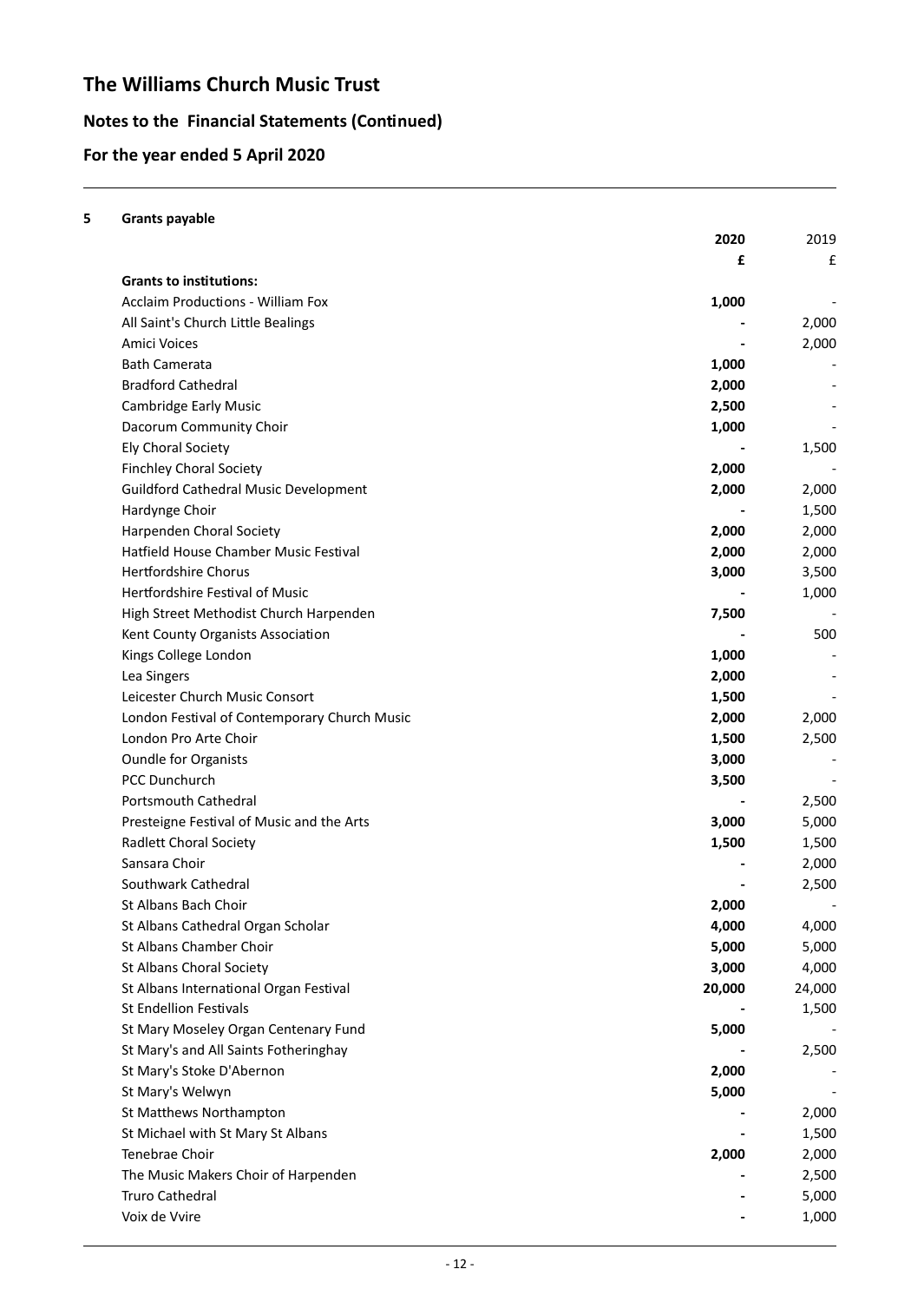## **Notes to the Financial Statements (Continued)**

## **For the year ended 5 April 2020**

| 5 | <b>Grants payable</b>   |                     |                | (Continued) |
|---|-------------------------|---------------------|----------------|-------------|
|   | Windsor Parish Church   |                     | $\blacksquare$ | 2,000       |
|   | <b>Wingrave Singers</b> |                     | 1,700          | 1,000       |
|   |                         |                     |                |             |
|   |                         |                     | 94,700         | 94,000      |
|   |                         | <b>Total grants</b> | 94,700         | 94,000      |
|   |                         |                     |                |             |

Grants agreed and paid or committed in furtherance of the Charity's objectives (all unrestricted funds) were as above.

#### **Commitments**

There were no grant commitments brought forward at 31 March 2019 or carried forward at 31 March 2020.

#### **6 Support costs**

|                                                   | Support costs | Governance<br>costs |        | 2020 Support costs | Governance<br>costs | 2019   |
|---------------------------------------------------|---------------|---------------------|--------|--------------------|---------------------|--------|
|                                                   | £             | £                   | £      | £                  | £                   | £      |
| Support costs - legal and                         |               |                     |        |                    |                     |        |
| professional fees                                 | 7,750         |                     | 7,750  | 7,200              |                     | 7,200  |
| Support costs - other office<br>costs             | 9,687         |                     | 9,687  | 9,000              |                     | 9,000  |
| Governance costs - legal<br>and professional fees |               | 1,500               | 1,500  |                    | 3,000               | 3,000  |
| Governance costs - other<br>office costs          |               | 3,444               | 3,444  |                    | 2,029               | 2,029  |
|                                                   |               |                     |        |                    |                     |        |
|                                                   | 17,437        | 4,944               | 22,381 | 16,200             | 5,029               | 21,229 |
|                                                   |               |                     |        |                    |                     |        |
| Analysed between                                  |               |                     |        |                    |                     |        |
| Charitable activities                             | 17,437        | 4,944               | 22,381 | 16,200             | 5,029               | 21,229 |
|                                                   |               |                     |        |                    |                     |        |

### **7 Trustees**

None of the trustees (or any persons connected with them) received any remuneration or benefits from the trust during the year.

#### **8 Employees**

There were no employees during the year.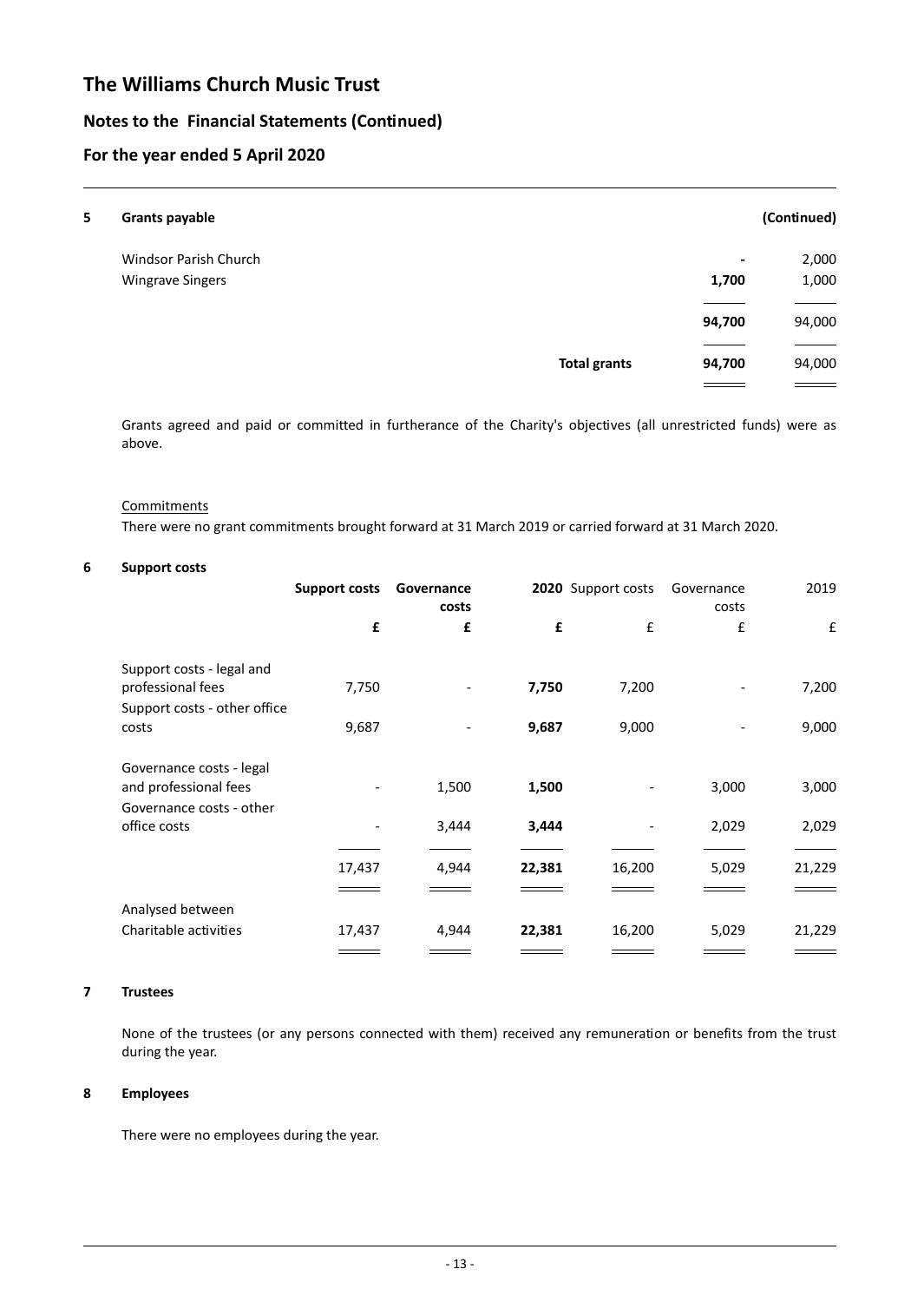### **Notes to the Financial Statements (Continued)**

### **For the year ended 5 April 2020**

#### **9 Net gains/(losses) on investments**

| <b>Unrestricted</b><br>funds | Total     | Unrestricted<br>funds | Total   |
|------------------------------|-----------|-----------------------|---------|
| 2020                         | 2020      | 2019                  | 2019    |
| £                            | £         | £                     | £       |
| (38, 807)                    | (38, 807) | 112,805               | 112,805 |
|                              |           |                       |         |

Losses comprised Realised Gains of £3,991 (2019: 3,169) and Unrealised Losses of £42,798 (2019: Unrealised Gains £109,636).

### **10 Independent examination fees**

|                                                     | 2020  | 2019  |
|-----------------------------------------------------|-------|-------|
|                                                     |       |       |
| Fees payable to the independent examiner for:       |       |       |
| Independent examination of the financial statements | 1.500 | 1.500 |
|                                                     |       |       |

#### **11 Fixed asset investments**

|                                        | <b>Listed</b><br>investments |
|----------------------------------------|------------------------------|
|                                        | £                            |
| Cost or valuation                      |                              |
| At 6 April 2019                        | 1,470,118                    |
| Realised and unrealised gains/(losses) | (38, 807)                    |
| Disposals                              | (50,000)                     |
| At 5 April 2020                        | 1,381,311                    |
| <b>Carrying amount</b>                 |                              |
| At 05 April 2020                       | 1,381,311                    |
|                                        |                              |
| At 05 April 2019                       | 1,470,118                    |
|                                        |                              |

### **Fixed asset investments revalued**

There were no investment assets outside the UK.

All investments held are listed.

The historical cost of the investment is £1,094,452 (2019:£1,129,810).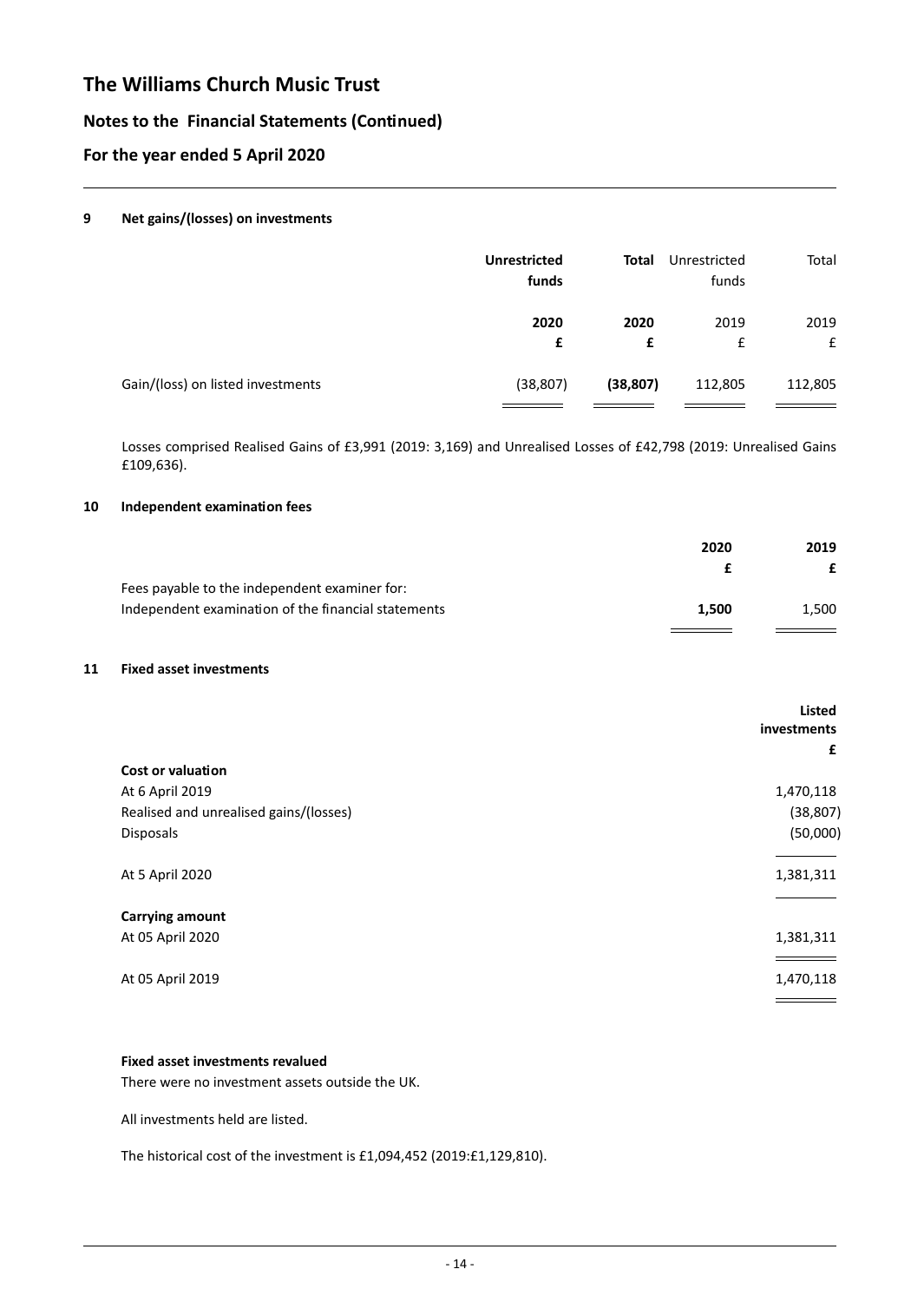## **Notes to the Financial Statements (Continued)**

## **For the year ended 5 April 2020**

| 12 | <b>Financial instruments</b>                              | 2020                | 2019         |
|----|-----------------------------------------------------------|---------------------|--------------|
|    |                                                           | £                   | £            |
|    | <b>Carrying amount of financial assets</b>                |                     |              |
|    | Instruments measured at fair value through profit or loss | 1,381,311           | 1,470,118    |
| 13 | Creditors: amounts falling due within one year            |                     |              |
|    |                                                           | 2020                | 2019         |
|    |                                                           | £                   | £            |
|    | Trade creditors                                           | 3,720               |              |
|    | Accruals and deferred income                              | 1,500               | 10,500       |
|    |                                                           | 5,220               | 10,500       |
|    |                                                           |                     |              |
| 14 | Analysis of net assets between funds                      |                     |              |
|    |                                                           | <b>Unrestricted</b> | Unrestricted |
|    |                                                           | funds               | funds        |
|    |                                                           | 2020                | 2019         |

| Fund balances at 5 April 2020 are represented by: |           |           |
|---------------------------------------------------|-----------|-----------|
| Investments                                       | 1,381,311 | 1,470,118 |
| Current assets/(liabilities)                      | 78.546    | 95,173    |
|                                                   |           |           |
|                                                   | 1,459,857 | 1,565,291 |
|                                                   |           |           |

#### **15 Related party transactions**

Administration costs of £11,624 (2019: £10,800) and Professional Fees of £7,750 (2019: £7,200) were paid in accordance with clause 6 of the Trust Deed to Messrs Gilberts - the firm of accountants of which Mr R W Hattrell is a Partner. There were no other transactions with Trustees or related parties.

| 16 | Cash generated from operations                                    | 2020<br>£  | 2019<br>£  |
|----|-------------------------------------------------------------------|------------|------------|
|    |                                                                   |            |            |
|    | (Deficit)/surpus for the year                                     | (105, 434) | 49,775     |
|    | Adjustments for:                                                  |            |            |
|    | Investment income recognised in statement of financial activities | (50, 454)  | (52, 199)  |
|    | Loss/(gain) on disposal of investments                            | 38,807     | (112, 805) |
|    | Movements in working capital:                                     |            |            |
|    | (Increase)/decrease in debtors                                    |            | 45         |
|    | (Decrease)/increase in creditors                                  | (5,280)    | 4,500      |
|    | Cash absorbed by operations                                       | (122, 361) | (110, 684) |
|    |                                                                   |            |            |